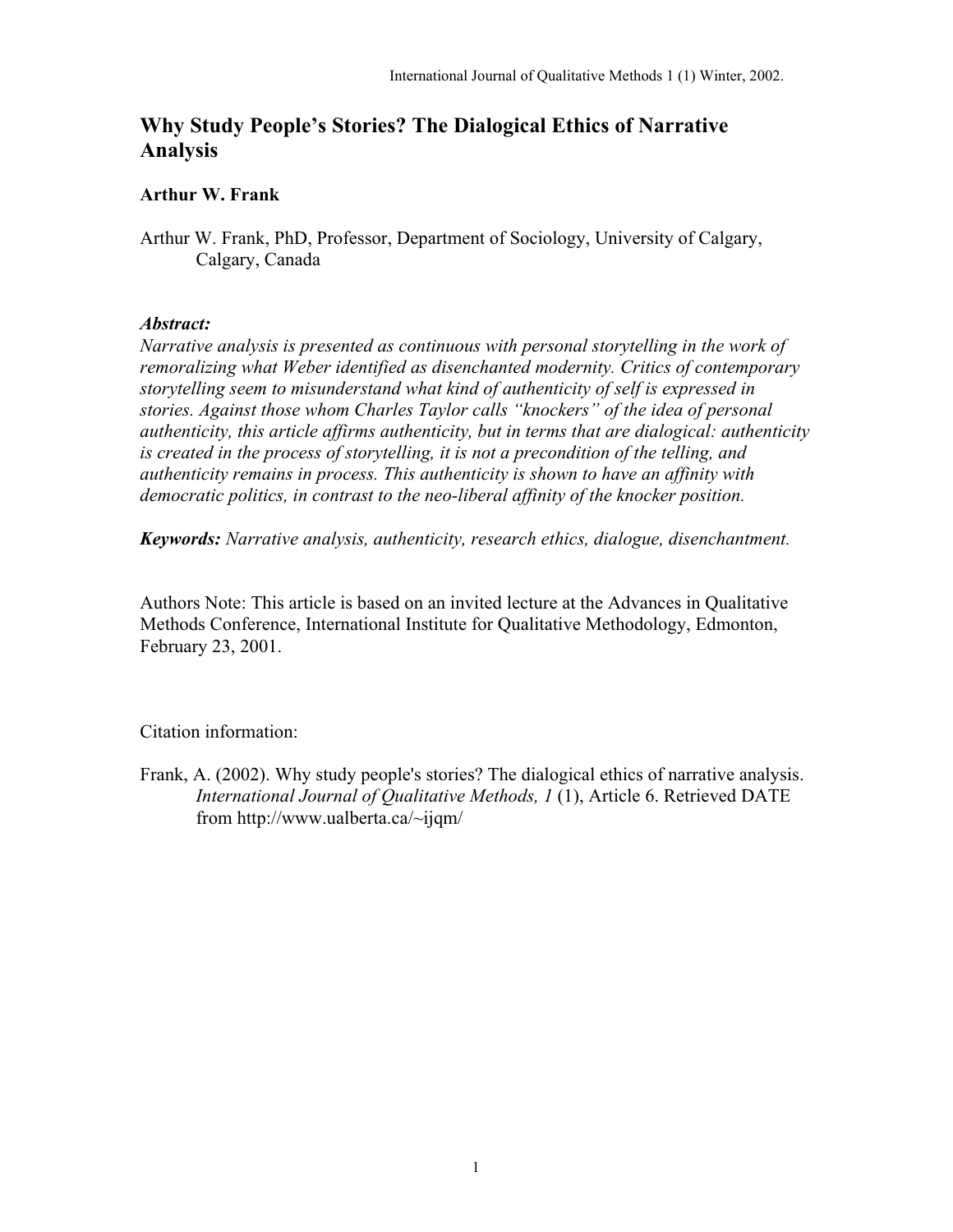The stories people tell about their lives are one way they confront a dilemma clearly posed by Max Weber in "Science as a Vocation," unexpectedly one of his last public lectures before his sudden death in 1920. At the core of Weber's understanding of modernity is the idea of disenchantment. Our contemporary fate, Weber (1958) told his audience in 1919, is to live in times when "there are no mysterious incalculable forces that come into play" (p. 139). Modernity has lost, or renounced, "recourse to magical means in order to master or implore the spirits, as did the savages, for whom such mysterious powers existed" (p. 139). What modernity has gained are the very real powers of technology and calculation. The core belief of modernity is "that one can, in principle, master all things by calculation" (p. 139). One current manifestation of this modernist belief is the recurring news coverage of the promises attending the discovery of the genetic code, which is presented as another step in the inexorable mastery of the human body by scientific calculation. Weber would, I think, be both fascinated by what science has discovered and bemused by the publicity hype that attends this discovery. He was no Luddite about the real benefits of technological mastery, but neither did he ignore what is lost in the disenchantment of the world.

Weber asked in 1919 whether modernity has lost access to "meanings that go beyond the purely practical and technical" (p. 139). He defers to Tolstoy, who puts the question in terms of death. On Weber's reading, Tolstoy's conclusion was that:

…for civilized man death has no meaning…because the individual life of civilized man, placed into an infinite 'progress,' according to its own imminent meaning should never come to an end; for there is always a further step ahead of one who stands in the march of progress. (Tolstoy, quoted by Weber, pp. 139- 140)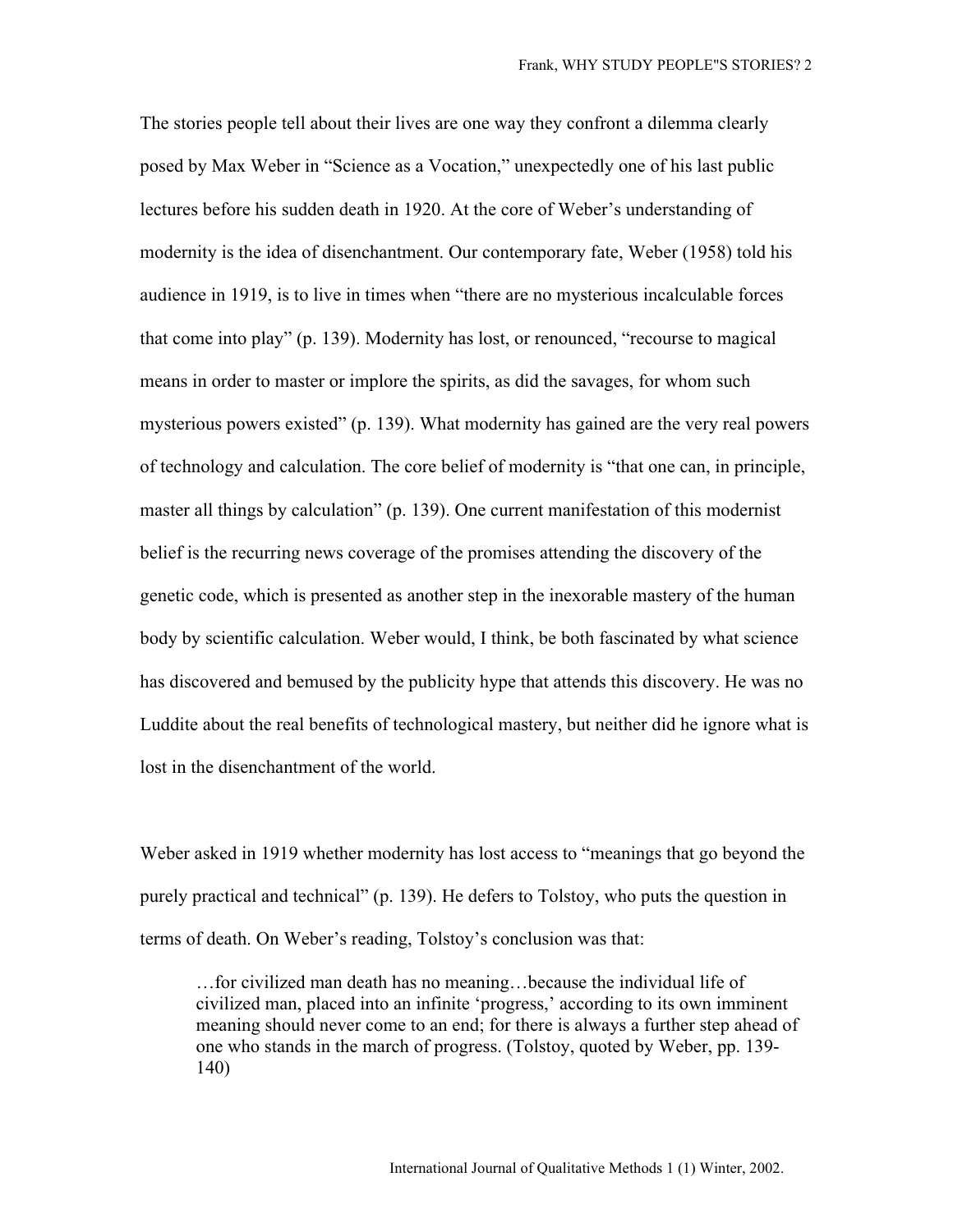The implication that Weber draws from Tolstoy is stark: "And because death is meaningless, civilized life as such is meaningless; by its very 'progressiveness' it gives death the imprint of meaninglessness" (p. 140).

Weber's pessimism attempts to recognize, with the clearest possible vision, the conditions in which each person faces up to modernity. "What stand should one take?" is Weber's great question. He is particularly interested in the stance of the scientist. Again he turns to Tolstoy to pose the dilemma, quoting Tolstoy's prophetic words: "Science is meaningless because it gives no answer to our question, the only question important to us, 'What shall we do and how shall we live'" (p. 143). Weber concurs that science cannot answer this question, yet he still finds in science the best possibility for a vocation worthy of the times.

Weber's imagination of any possible reenchantment of the world seems limited to some mass charismatic renewal; the idea of reenchantment occurring in mundane, everyday practices seems outside his horizons. Contrary to this view, it seems most consistent with a respect for personal narrative to believe that one vocation for social science—not *the* vocation but one honorable one—is to gather the fragments of these acts of reenchantment and suggest how their collective patterns offer exemplary answers to Tolstoy's question of how we should live. The local and contingent solutions that people have found to how they should live are expressed as stories that recount past attempted solutions to how they should live and are part of their ongoing attempts to seek present ways of living.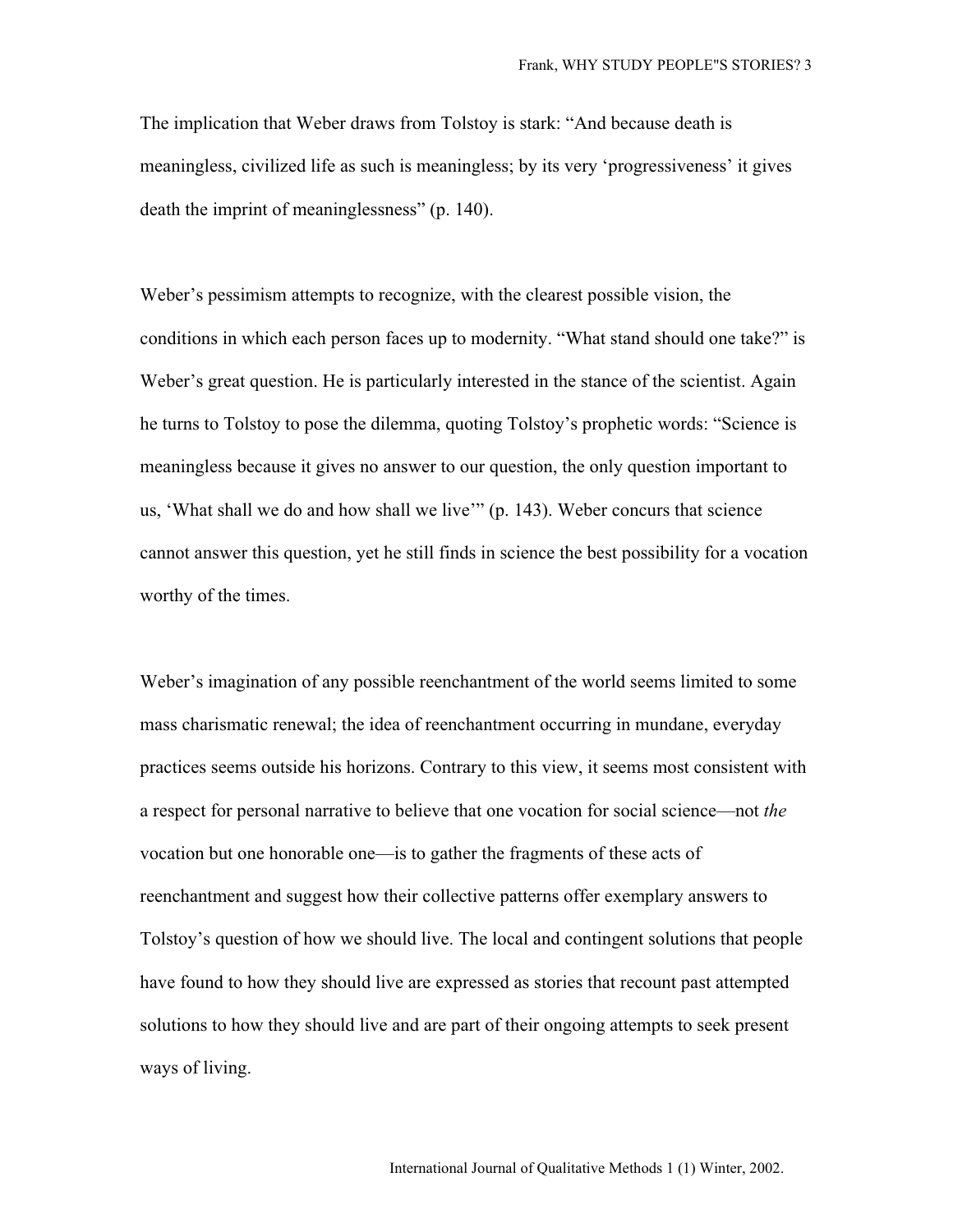To suggest how stories work to address the Tolstoy/Weber question of how we should live, allow me a brief autobiographical digression. As I enter late middle age I realize what a densely storied world I grew up in. My childhood was richly populated by grandparents and around them a traveling circus of great-aunts and great-uncles who came to town and stayed for lengths of time inversely related to their economic prosperity. But the reputations of these great-aunts and great-uncles depended not on their prosperity but on their abilities as storytellers; by their stories they were dreaded as bores or anticipated as good company, whatever the length of the visit. Stories were the hard currency of our family gatherings; they elevated conversation beyond small talk. Telling "a story" commanded respectful silence. Originality of stories garnered hardly any points at all; most of those present already knew the stories being told. What counted was the linkage between the small talk of the moment and the story—how well the transition was made—and how effectively the telling of the story focused the family attention.

These stories were mostly recollections of how family members, often the previous generation, had acted in some situation that had an analogy in the conversation that had recalled the story. I now read my daughter the fables of Brer Rabbit and realize how much my transplanted southern family told stories in that tradition of fable. The stories were about the kind of cleverness necessary to get on in the world, the kind of humour required to persevere, what people and situations to look out for, and what actions were memorable and even exemplary. The stories were familial moral education, reminding everyone who we were—and were not—and why that identity was valuable.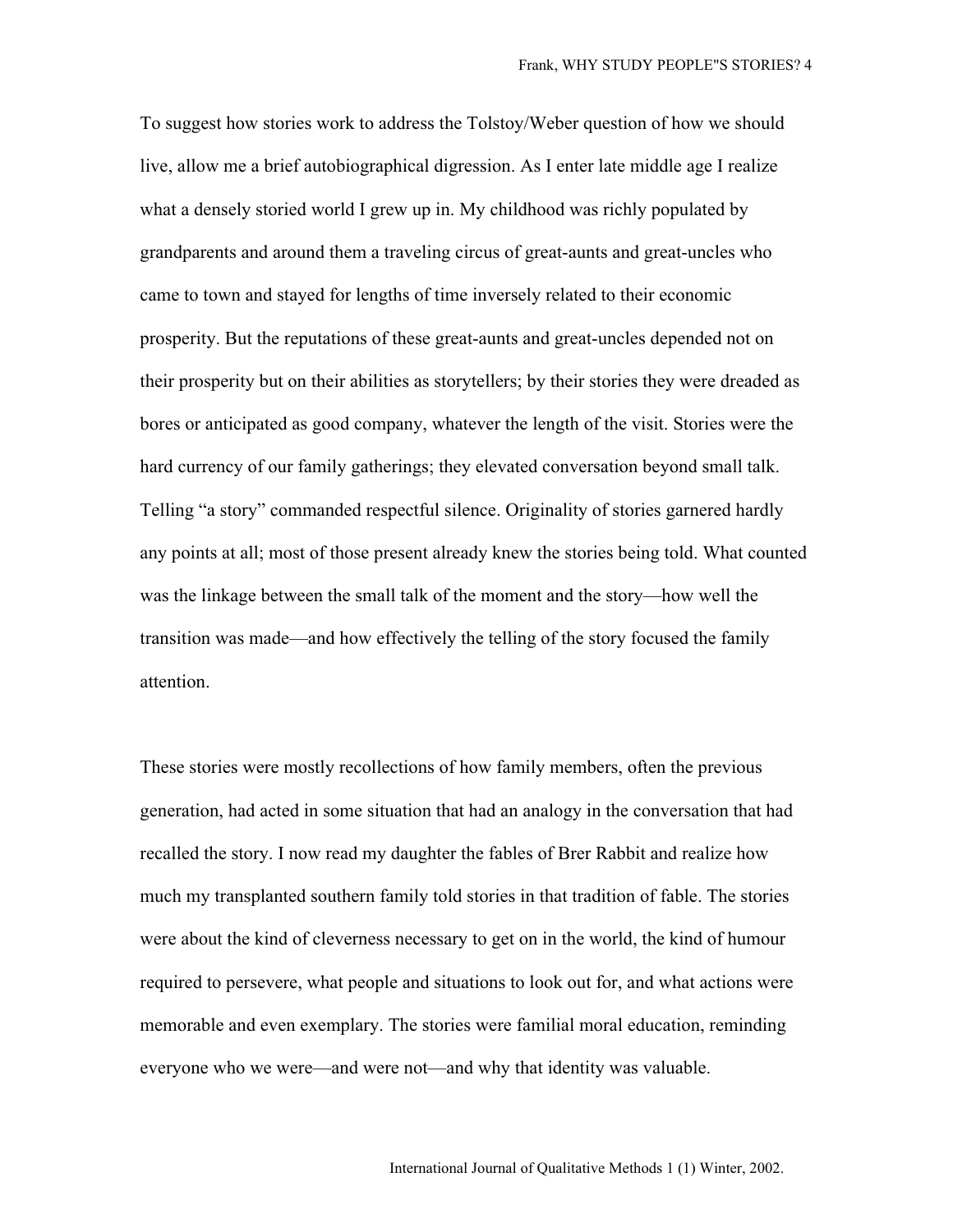I am compelled to recollect that the specific moral lessons of many of these stories are not ones I would now affirm to my children. As might be expected of southern stories of that generation, many were racist. But—and this is a crucial point in my thinking about stories—what counted for me as a child, and what continues to count, is not the specific message of a certain story's content, but rather the sense of the world as a narratable place; that is, a place that stories can make sense of. Michael Bérubé (1996) writes that he tells stories about his family because for his son Jamie, who lives with Down syndrome, to be considered valuable as a human being, Jamie's actions must be just as "narratable" as those of his brother Nick (p. 127). Narratability means that events and lives are affirmed as being worth telling and thus worth living. Being narratable implies value and attributes reality.

I find a complementary concern for the importance of narratability in Richard Sennett's (1998) argument that character depends on engaging in work that is "legible" in allowing workers to know what they're doing. Sennett finds much contemporary work to be illegible. Stories give lives legibility; when shaped as narratives, lives come from somewhere and are going somewhere. Narratability provides for legibility and out of both comes a sense of morality—practical if tacit answers to how we should live. This morality is not fixed but is constantly being revised in subsequent stories, including retellings that put different emphases on old stories. I note with regret that my family engaged in too little narrative revisionism. No childhood is ideal.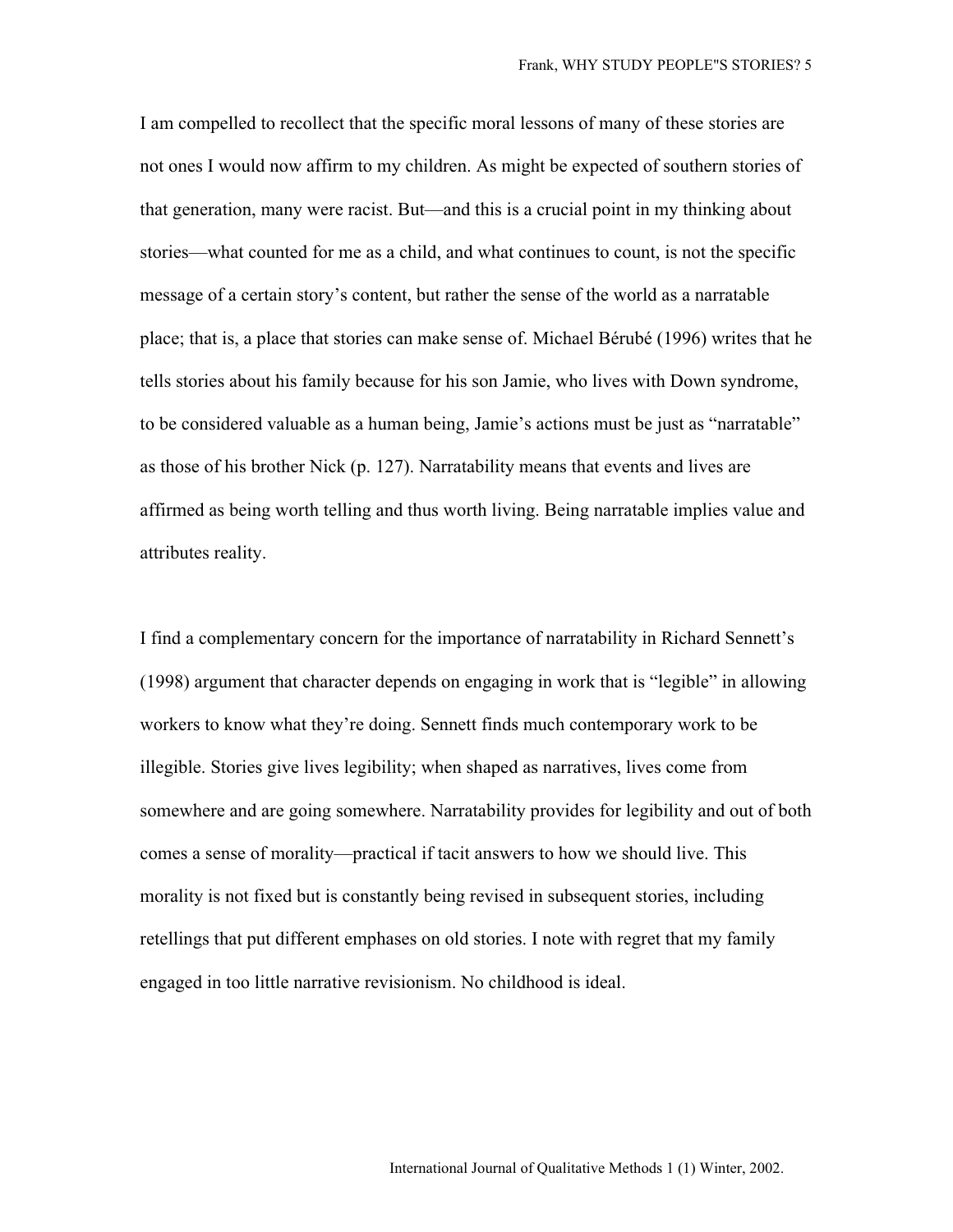Social theory has always been suspicious of what can become too personal. Weber worried about German youth who "crave not only religious experience but experience as such...this is where the modern intellectualist form of romantic irrationalism leads" (p. 143). We now read his concerns as prophetic, since we know where romantic irrationalism did lead in the decades after his speech. But the problem, I propose, is not that German youth were captured by stories; rather it is the particular stories they were captured by. If stories are dangerous, this is because they are powerful. This distinction is important when we get to contemporary objections to storytelling.

Weber's pessimism about the craving for "experience as such" has been echoed recently by Zygmunt Bauman's *Liquid Modernity* (2000), in which he approvingly quotes Paul Atkinson and David Silverman's critique of "the interview society." Bauman's criticism, as vague as it is with respect to what he is criticizing, is worth quoting at length:

Numerous studies [none are cited] show that personal narratives are merely rehearsals of public rhetorics designed by the public media to 'represent subjective truths'. But the inauthenticity of the allegedly authentic self is thoroughly covered up by the spectacles of sincerity—the public rituals of indepth interviews and public confessions of which chat-shows are the most prominent, though by no means the only examples. Ostensibly, the spectacles are meant to give vent to the stirrings of 'inner selves' striving to be let out; in fact, they are the vehicles of the consumer society version of a sentimental education: they display and stamp with public acceptability the yarn of emotive states and their expressions from which the 'thoroughly personal identities' are to be woven. (p. 86)

The context of this criticism is Bauman's general argument that contemporary society has lost its capacity for what he likes to call "Politics with a capital P," which I understand to mean people's sustained civic involvements in the instigation of collective social change. I agree with Bauman's observation of this decline and with his complementary argument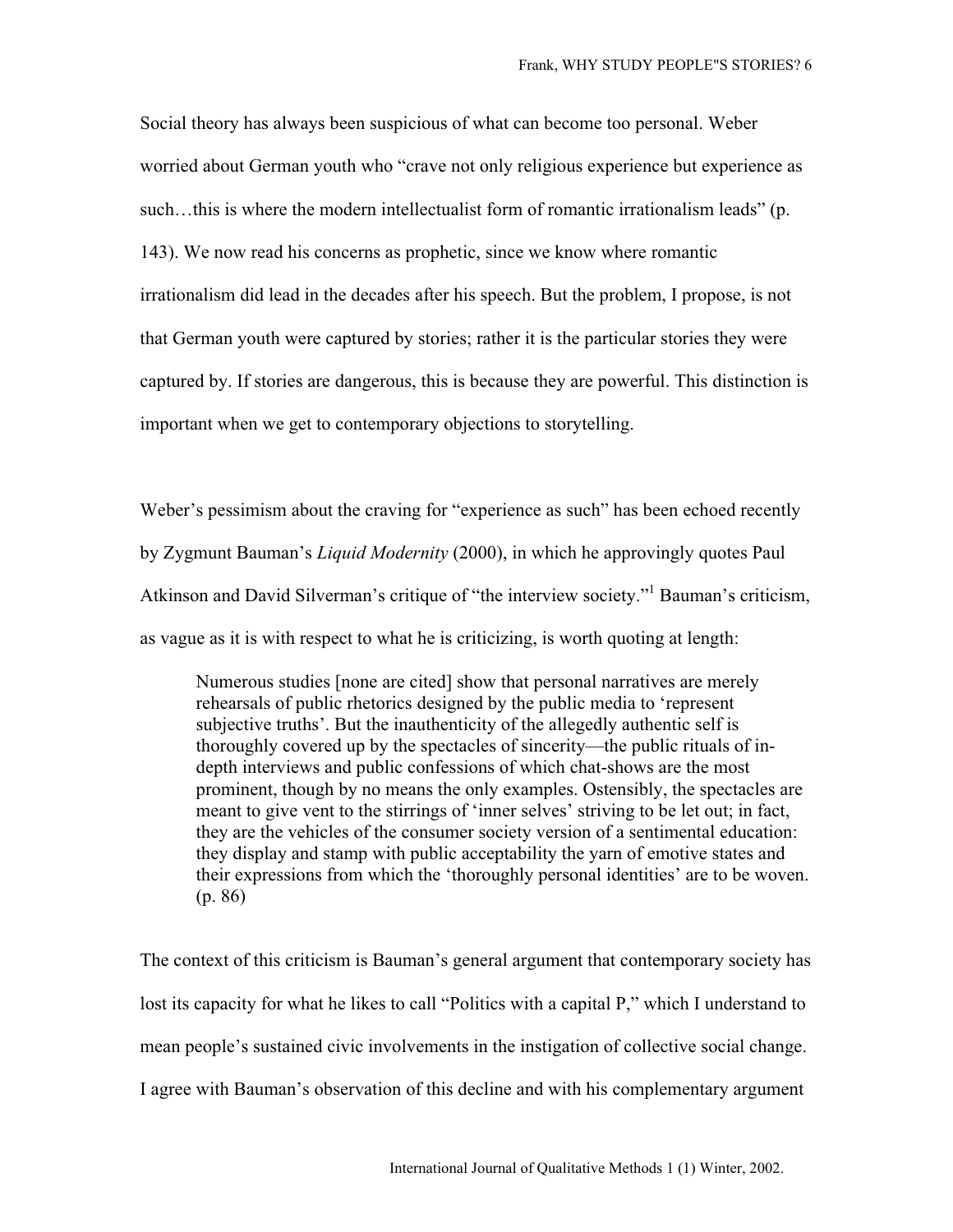that "the idea of 'the common good' (let alone 'the good society') [is] branded suspect, threatening, nebulous or addle-brained" (p. 106). This loss of the common good seems at the core of what is increasingly called neo-liberalism (see Bourdieu, 1998a).<sup>2</sup> In particular, I agree that we live with "a new type of social uncertainty: 'not knowing the ends instead of the traditional uncertainty of not knowing the means'" (p. 61; Bauman quotes Gerhard Schulze). I part company from Bauman over how to restore a sense of the common good and how to negotiate living with uncertainty as to ultimate ends. While he finds a symptom of these problems in the prominence afforded to narrative, I find a potential solution.

Bauman's argument follows the tradition of those whom philosopher Charles Taylor (1991) calls "knockers" of the contemporary ideal of authenticity. Taylor describes knockers as "people who think that the whole language of self-fulfillment and finding one's own path is suspect and either nonsense or a vehicle of self-indulgence" (p. 74). Knockers generally take two lines. One is what Taylor calls "a hard-line, scientific attitude to the world"; they find talk about authenticity to be "vague and woolly" (p. 74). The other line is humanist. They find emphasis on authenticity to be "an expression of moral laxity, or at least as reflecting simply a loss of the more stringent ideals formerly dominant in our culture" (pp. 74-75). Bauman seems to represent a third sort of politically-motivated knocker who fears that the narrative self is a ruse of commodity culture, individualizing social problems and distracting people away from the true calling of "Politics with a capital P."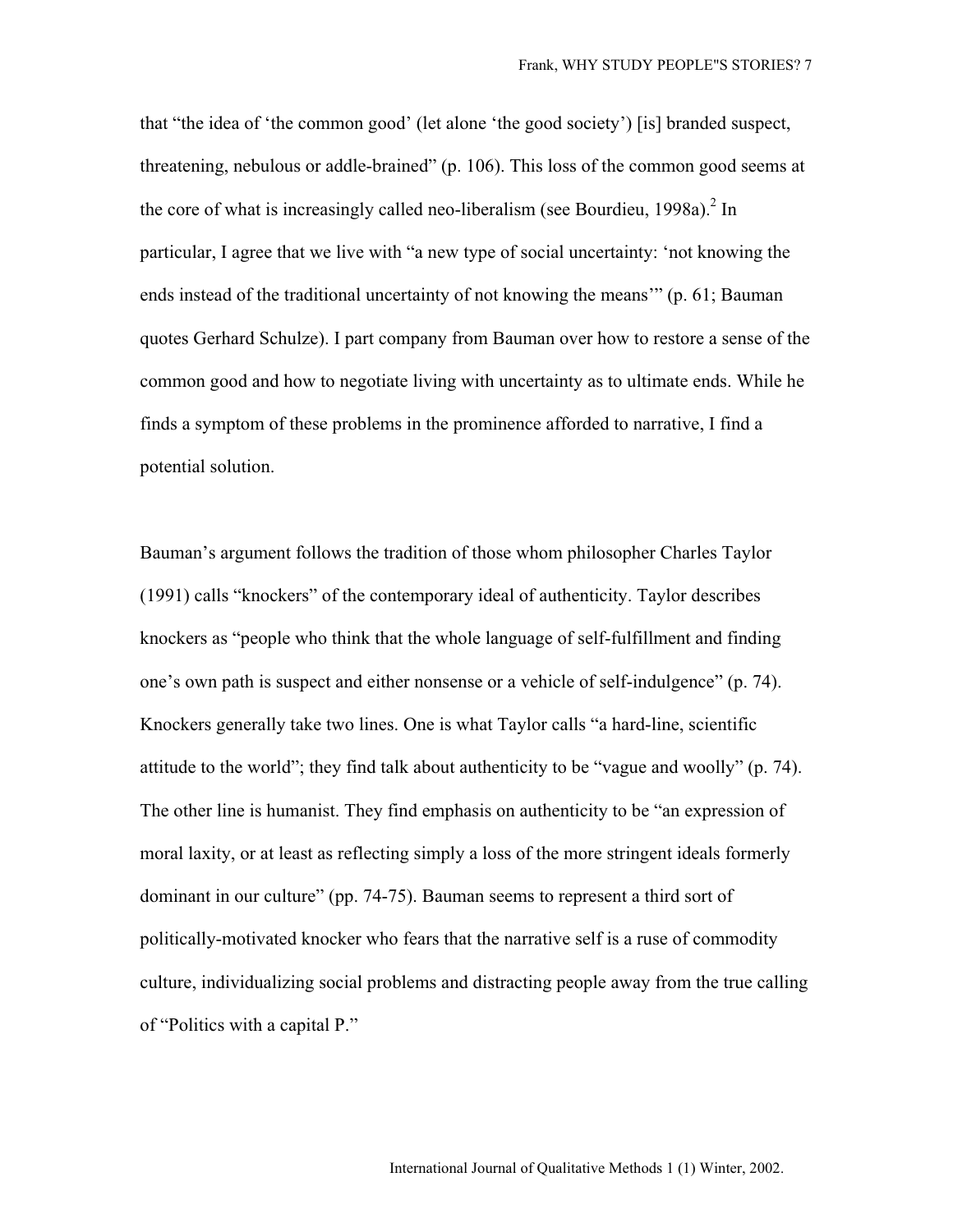I agree with Bauman (2000) and other knockers that the task of social science and of public discourse generally is to link what C. Wright Mills called "personal troubles" to "public issues," a link that neo-liberalism obscures or denies. But for me this linkage of personal troubles and public issues, which is the foundation of politics, begins in the cultivation of personal stories. People can move from experience to politics only when their experience is narratable to themselves and others, and thus made legible. Storytelling is an occasion when people co-author responses to Tolstoy's great question of what shall we do and how shall we live; not permanent answers applicable for the rest of their lives, but the crucial if provisional answers that guide what to do next and how to live now.

Taylor's understanding of authenticity provides a central argument that personal stories are both a response to disenchantment and a beginning of politics. Taylor's singular contribution, as I read him, is his demonstration that personal authenticity is not, strictly speaking, personal at all; authenticity is a *dialogical* achievement. The core of Taylor's argument seems to be this:

I can define my identity only against the background of things that matter. But to bracket out history, nature, society, the demands of solidarity, everything but what I find in myself, would be to eliminate all candidates for what matters. Only if I exist in a world in which history, or the demands of nature, or the needs of my fellow human beings, or the duties of citizenship, or the call of God, or something else of this order *matters* crucially, can I define an identity for myself that is not trivial. Authenticity is not the enemy of demands that emanate from beyond the self; it supposes such demands. (p. 41)

The knocker position seems to be that our (postmodern) personal stories lack reference to what Taylor calls "things that matter," and so these stories have become a cul de sac of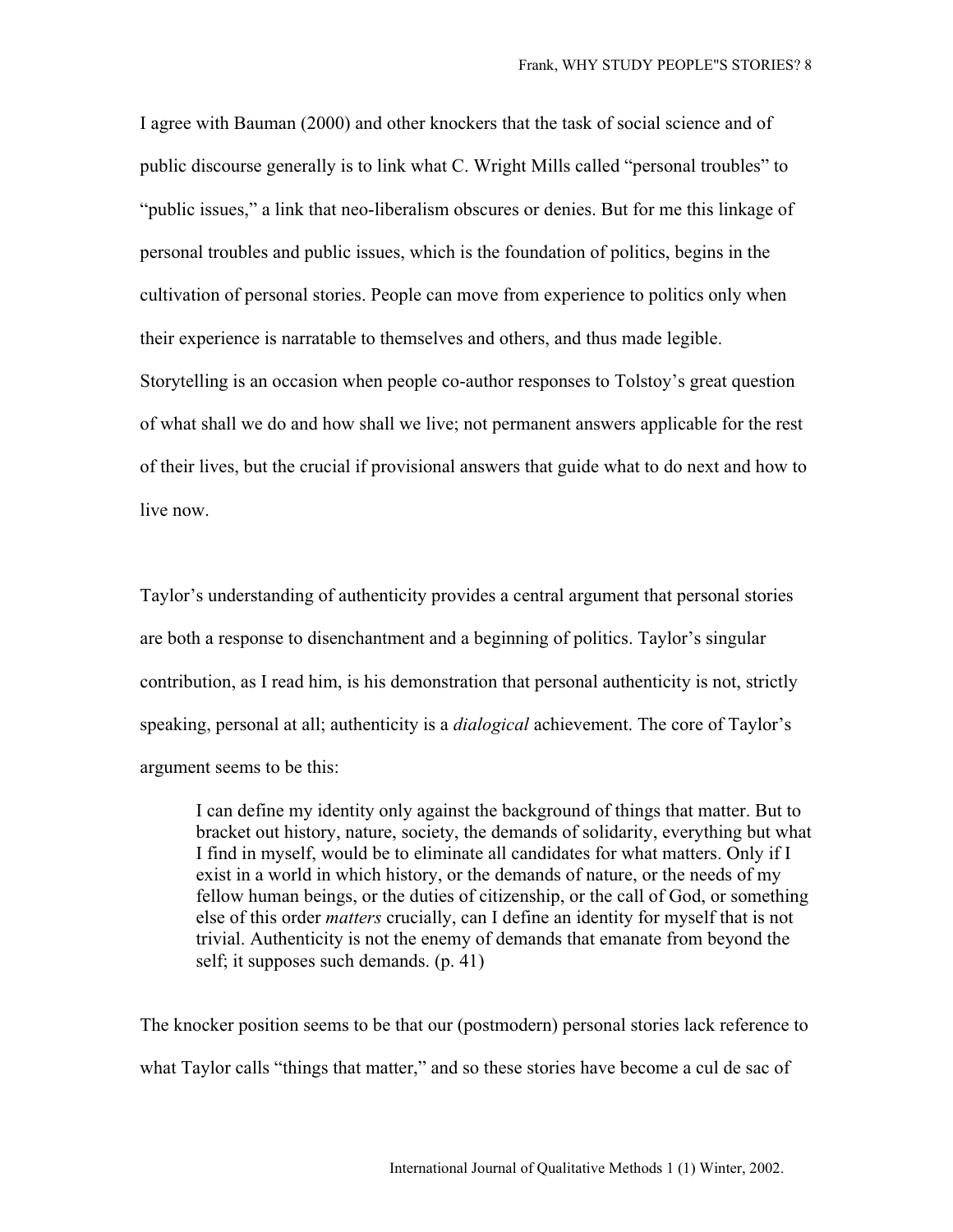triviality, an abyss into which persons, politics, and thought itself threaten to fall. Taylor recognizes the kernel of truth in this response; thus he takes seriously Allan Bloom, probably the best-selling of any knocker, who finds in claims of authenticity "a rather facile relativism" in which "everybody has his or her own 'values,' and about these it is impossible to argue" (p. 13). Bloom's suspicion of relativist individualism is echoed by Bauman (2000), who fears that "the idea of common interests, and most notably *negotiated* common interests, [have become] all the more incredible and fanciful, and the ability and will to pursue them all the less likely to appear" (p. 106).

I myself have tried to show (Frank, 2000b; 2000c; forthcoming) how culture exerts enormous pressure on people to settle for identities that are trivial in Taylor's specific sense of lacking "the background of things that matter." The pitfall of such arguments is their attempts to specify, even legislate, what can count as things that matter; terms of affirmation invariably reflect what Bourdieu (1998b) calls the habitus, taste, or cultural capital of whoever is doing the affirming. Thus talk of "things that matter" readily becomes what Bourdieu calls symbolic violence: convincing some groups that what matters to them is inferior, thus they are inferior.

My response to this crucial problem is to return to stories. Things come to matter and continue to matter insofar as they instigate stories that affirm those things in relation to how lives are lived. Thus I find most significant Taylor's argument that the knockers don't "seem to recognize that there is *a powerful moral ideal* at work here [in the search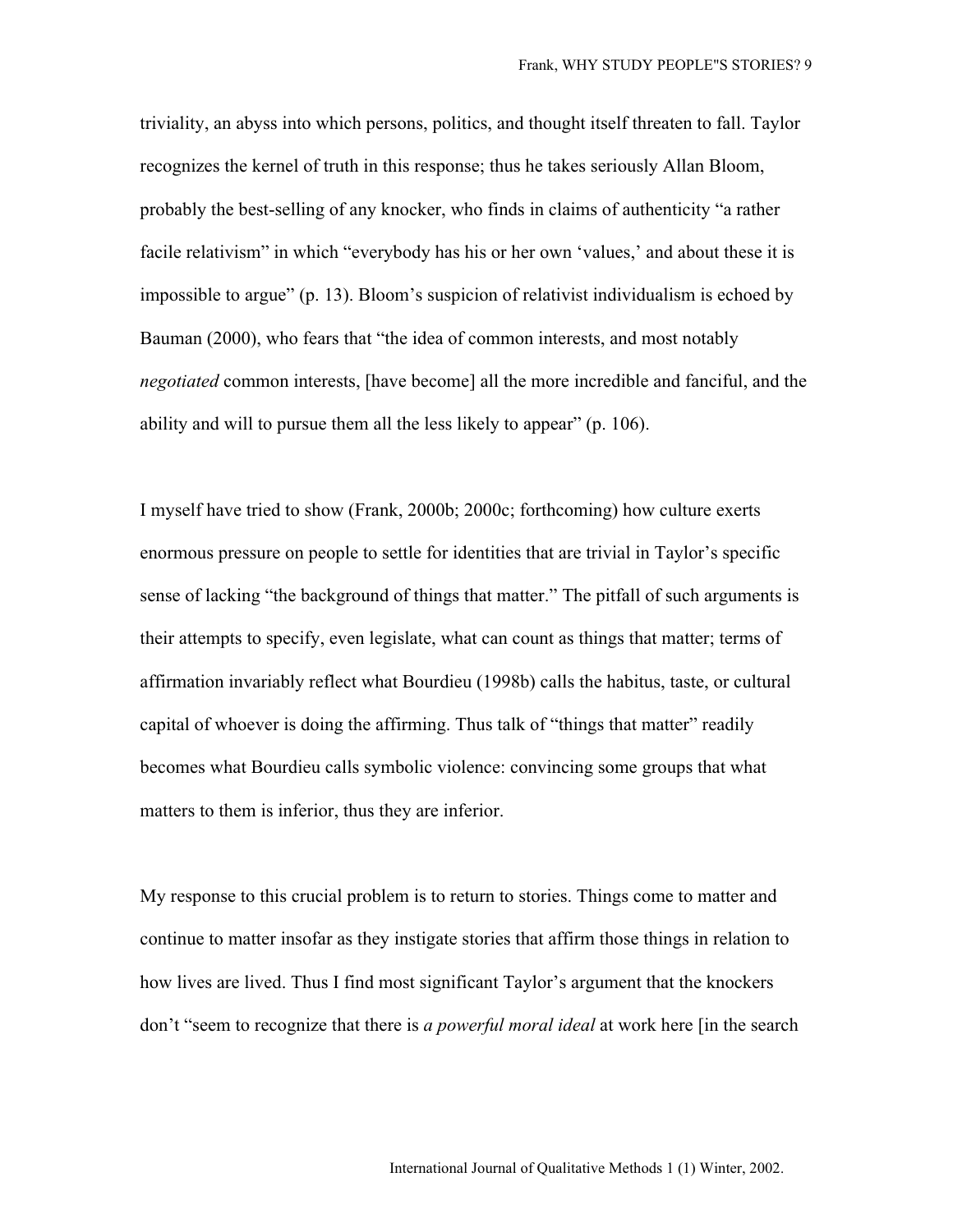for authenticity], however debased and travestied its expression might be" (15; emphases added). In that failure of recognition lies the knockers' potential for symbolic violence.

Taylor describes this moral ideal as "being true to oneself" (p. 15) and he traces its genealogy from the early Romantics, especially Herder (see pp. 28-29). Taylor's eventual point is that being true to oneself requires an orientation to what is *beyond* oneself: truth to oneself requires values such as the "things that matter" enumerated in the quotation above. How well anyone orients his or her life according to these things that matter requires on-going dialogical recognition from others that one's life expresses values they share. On Taylor's account, only the dialogical pursuit of authenticity will yield the "moral ideal" that offers "a picture of what a better or higher mode of life would be, where 'better' and 'higher' are defined not in terms of what we happen to desire or need, but offer a standard of what we ought to desire" (p. 16).

Taylor recognizes that what he calls "the liberalism of neutrality" involves a reluctance to accept the idea that "some forms of life are indeed *higher* than others" (p. 17; original emphasis). As suggested above, I find in Bourdieu's work the strongest grounds for suspicion that some forms of life can be affirmed as higher than others. Yet to surrender any idea that some forms are higher would seem to require everyone, including Bourdieu, to give up holding values crucial to who they are; so we have a dilemma. The way out seems to involve not only accepting but affirming that standards of *higher*, while crucial at any moment in any life, cannot necessarily be universalized to other lives or to other moments of the same life. Ideals of higher can only be asserted with the humility that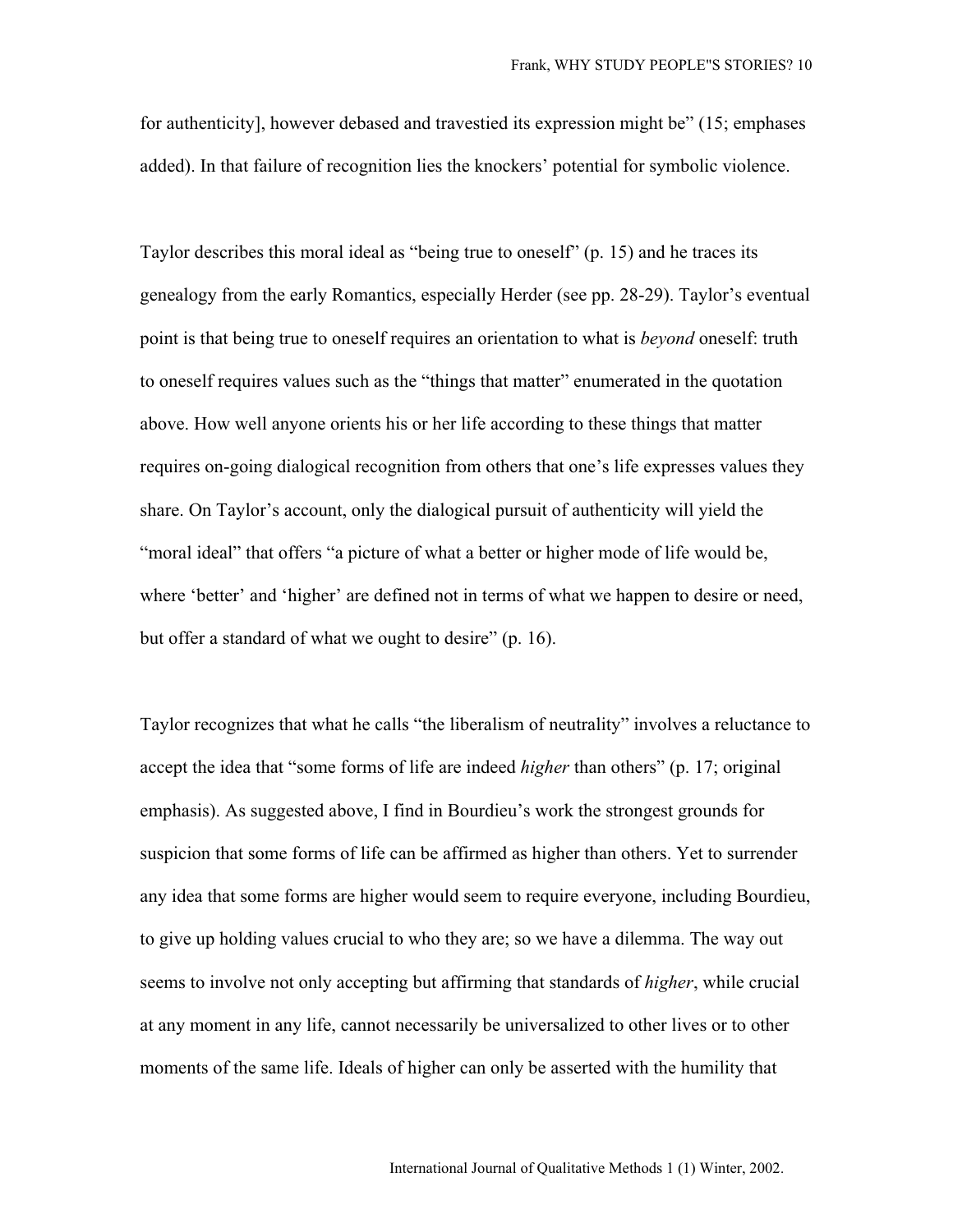these ideals are, in my terms, contingent, provisional, and local. Taylor adopts the motto of the Italian Red Brigade, "La lotta continua": "The nature of a free society is that it will always be the locus of a struggle between higher and lower forms of freedom" (p. 78). The nature of being a free individual also seems to be perpetual engagement in this struggle.

Sociologist Alan Wolfe (2001) places this continual struggle at the core of what he calls contemporary moral freedom. Wolfe's careful attention to people's stories of how they construct their moral lives affirms empirically what Taylor observes philosophically. People need to create some standard of what is higher, otherwise they could not discriminate their own and others' actions. But their standards are not fixed and their ongoing revision requires constant dialogical affirmation. Moral life takes place in the stories (including Wolfe's interviews and his reporting of those interviews) through which that affirmation is sought.

Narrative analysis begins with an attitude toward stories. The knocker position is one such attitude, and perhaps the one most easily assumed when viewing the chat-shows that Bauman refers to, with their staging and saturated commercialization of storytelling. To see these stories as part of the struggle to construct moral life requires an imagination—found in Taylor and Wolfe—that I can only call democratic. Thus we reach a crucial issue. Does narrative analysis really believe that people can work out their own ideals of *higher* in their stories? Can we hear stories as attempts—"however debased and travestied" (Taylor, quoted above)—to render lives and experience legible and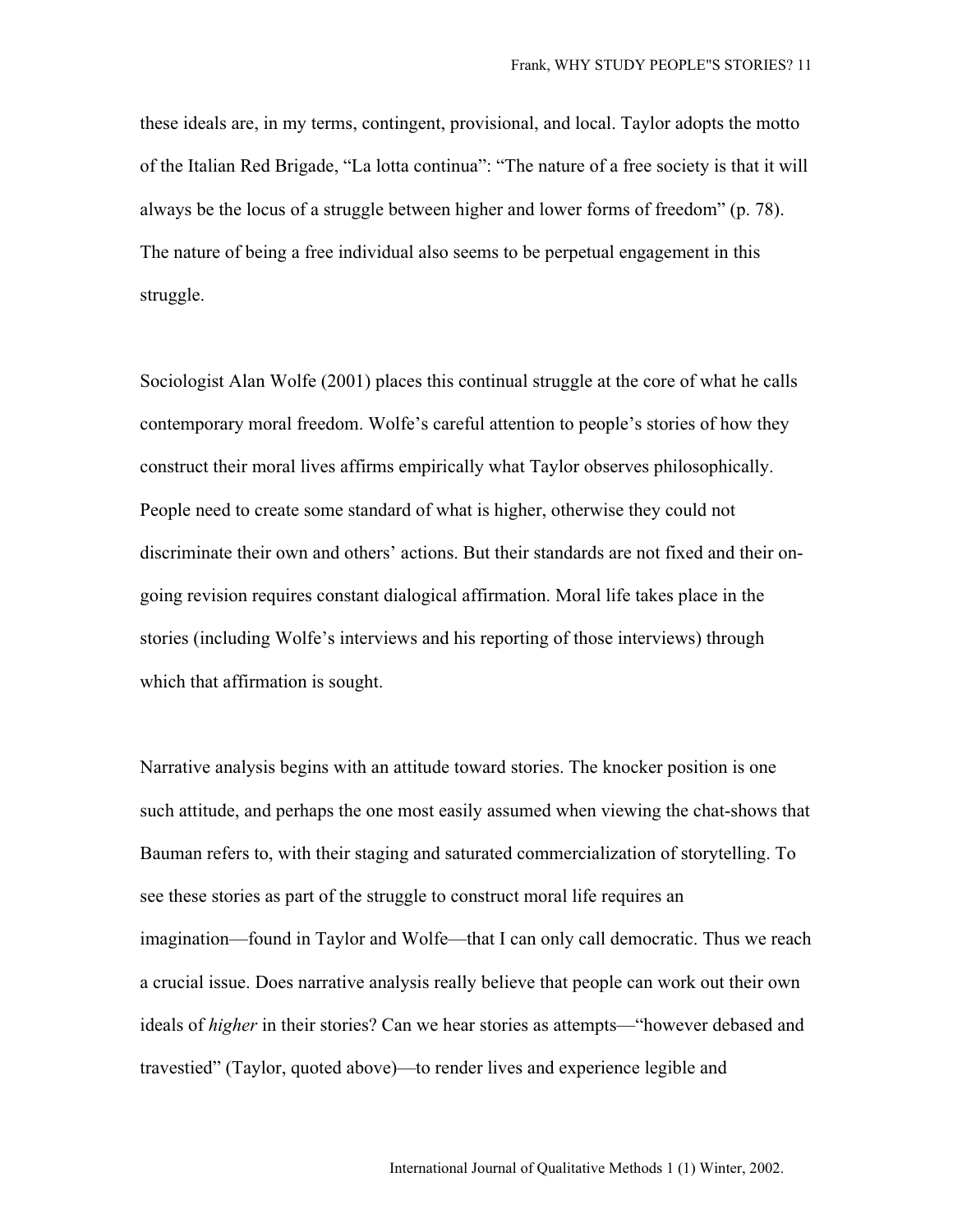dialogical? Can we hear others' stories as discoveries of what things matter to them—since "things that matter" are not there *a priori* but are discovered in the course of living and narrating. Can we hear stories as presentations of these new-found terms of valuing to others for their response, including both affirmation and revision?

Taylor concludes that "the cultural pessimism of the knockers is not only mistaken, it is also counter-productive. Because root-and-branch condemnation of the culture of authenticity is not a way to move us closer to the heights." As to what those heights are, the "outcome is continually up for grabs" (p. 79). Perhaps what most annoys many knockers, who speak from considerable academic heights, is the democracy inherent in leaving the outcome up for grabs. The pervasive belief of those on the heights is that they know better where the outcome should lie. Instead Taylor proposes "'la lotta continue,' the struggle goes on—in fact, forever" (p. 78).

The "interview society" is often not a pretty sight, although that depends entirely on which interview scenes one looks at. The apology for the worst of these scenes is that most elections and most jury trials are not pretty sights either—recent history provides salient examples of the shortcomings of both. Yet democracy muddles on. Personally and collectively we reinvent ourselves as we go along, making extraordinary mistakes in the process but occasionally learning something from these.

I return to a qualitative methodologist's version of the great Tolstoyan question: What sense shall we make of the stories we hear, and how shall we represent these stories to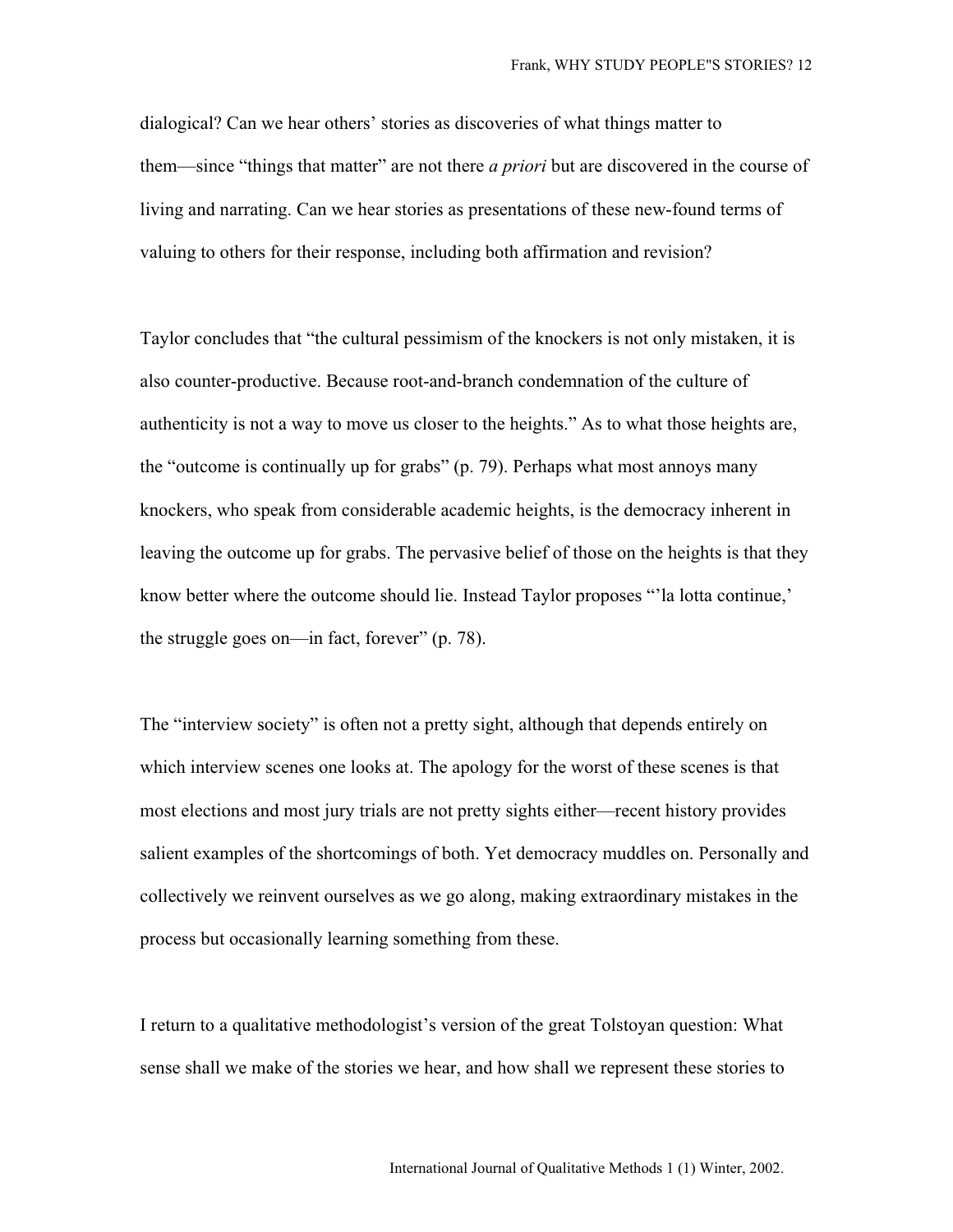others? And beyond that the Weberian question: How is research on stories a vocation in disenchanted times?

The simple answer is that in disenchanted times, when the only consensus is that there are no grand narratives with sufficient charismatic force to elicit mass belief, people begin with their own stories and proceed by how these stories are accepted or criticized by their peers. But because the knockers make some important points about the dangers of personal stories—from Weber's fear of irrationality to Bauman's observed loss of the common good—the social scientist's responsibilities for analysis go beyond those of the folklorist who collects and archives stories that might otherwise be unrecorded and thus lost (indeed, most folklorists do a good deal more). In moving to the tasks of analysis, however, I hope to sustain the recognition that stories are not waiting for social scientists to endow them with sense. Narrative analysis needs all possible humility when asking what it can bring to stories.

Social scientists can begin with Bauman's observation that storytellers very often fail to understand the public rhetorics that they have appropriated. Thus storytellers may not be aware how their stories carry assumptions embedded in these rhetorics. It seems inescapable that any stories will be told in the conventional rhetoric of a cultural context. Social scientists can enhance the legibility of stories by showing how types of stories participate in conventional rhetorics. Yet people's stories are not what Bauman (quoted above) calls "merely rehearsals" of these rhetorics, nor does the use of these rhetorics render those stories any less authentic, in Taylor's use of that term. Storytellers face the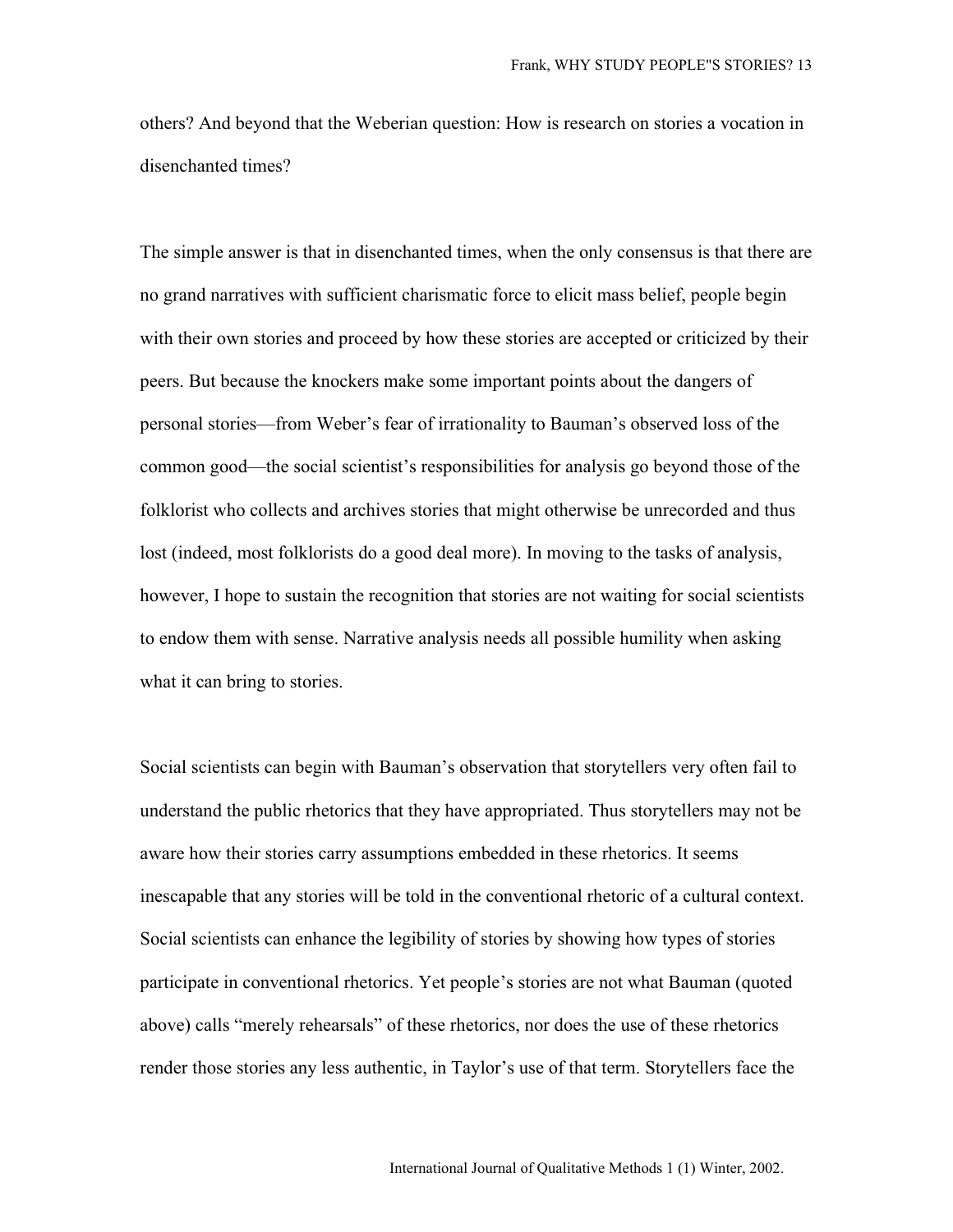dilemma of only being able to question the assumptions of their social context by using the conventional rhetorics of that context. Narrative analysis can show how, even as stories participate in conventional rhetorics, they question the assumptions of the groups whose preferred reality is expressed in these rhetorics (see Nelson, 2001, as one example of such an analysis). As stories develop their own preferred rhetoric, narrative analysis can assist in the project of unpacking the assumptions embedded in that rhetoric. As Taylor observes, the struggle continues.

Narrative analysis can also call attention to the ways that stories seek what Taylor calls the heights of moral life. A moral analytic approach—whether based in sociology, nursing, or other disciplines—might begin with how stories sort out what makes some modes of life higher or better. The method for this enterprise might adapt the example of many psychotherapeutic clinicians, especially family therapists, who have moved away the older practice of offering their clients carefully timed interpretations of the stories they tell. In much contemporary therapeutic practice what counts is not to interpret the client's story, and certainly not to impose on it some diagnostic scheme (then classifying clients as resistant or non-compliant if they refuse to classify themselves according to this scheme). Instead therapy seeks to *punctuate* certain moments in the story that represent some movement, even if it is not yet clear where that movement is going (Palazzoli et al., 1978). In these punctuations, the therapist begins to co-create a new story with the client (White, 1995, 2000). Narrative analysis can proceed along similar lines. Our task, I believe, is to show where moments in some collection of stories represent the kind of moral impulse that Taylor describes as the basis of authenticity.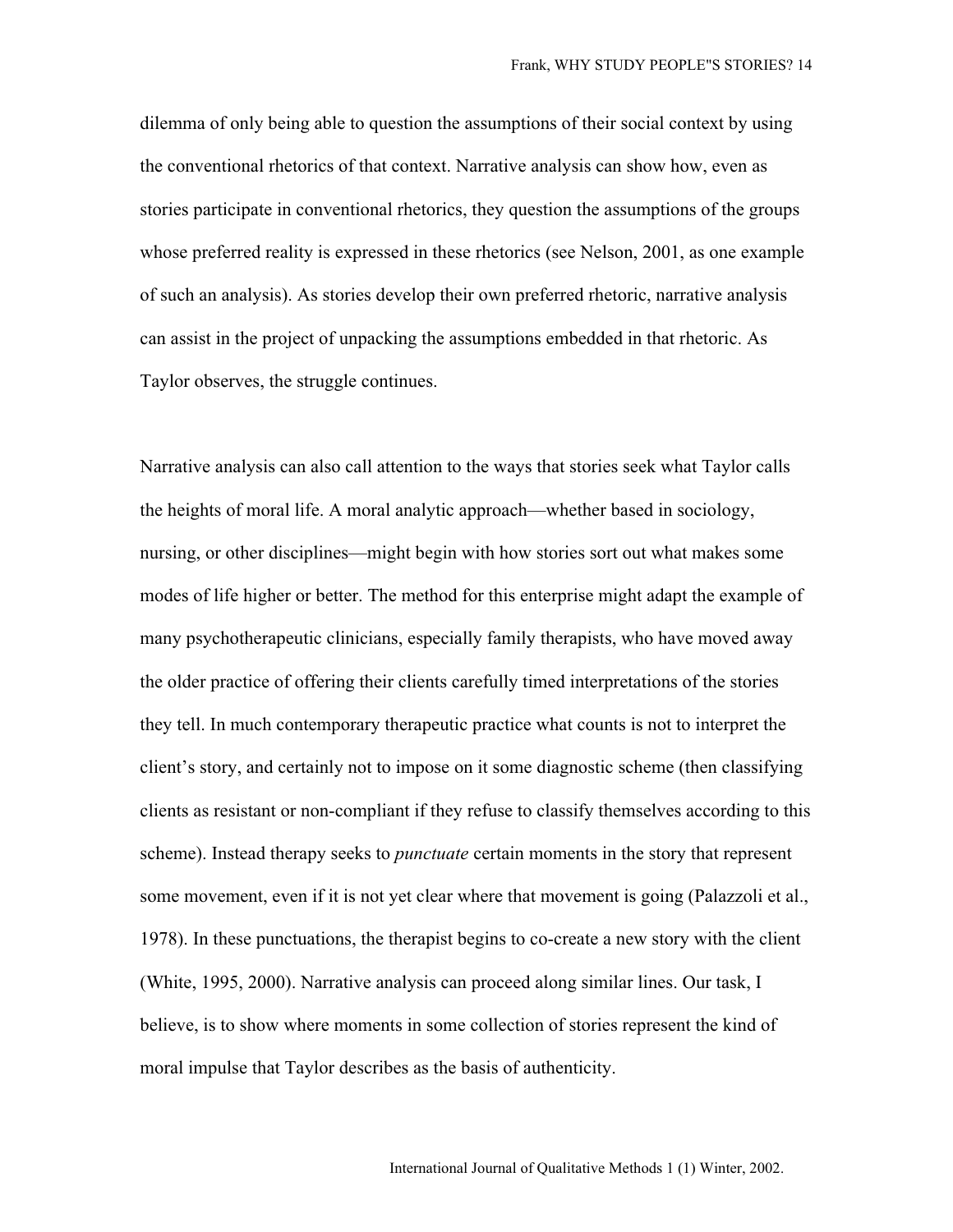Taking seriously Taylor's argument about the moral impulse of authenticity seems to instigate at least these questions, among others:

How does a story detail *practices* in which the teller *claims an identity*? How does the identity claimed in the story depend on certain values that go beyond the self, and how does the personal story make a claim for some social values and against others? These questions reflect the recognition that the story is not, as Bauman imagines it, a spectacle "of 'inner selves' striving to be let out." Stories are attempts of a self to find identity in terms outside itself.

How does the act of storytelling work *dialogically*, not so much to claim others' recognition for the self's authenticity, but rather to fashion that authenticity out of recognitions that the story provides for? How are dialogical relationships both the topic of the story, its *content*, and also the goal of telling the story, its *process*? Again, authenticity is interpersonal. Before Taylor's emphasis on dialogue comes the classic statement of Mikhail Bakhtin (1929/1984), writing on Dostoevsky: "To portray the inner man…was possible only by portraying his communion with another. Only in communion, in the interactions of one person with another, can the 'man in man' be revealed, for others as well as for oneself" (p. 252). Stories, as dialogue, do not present a self formed before the story is told. Rather in stories the person "becomes for the first time that which [she or] he is—and we repeat, not only for others but for himself [or herself] as well" (p. 252). Narrative analysis can show how that process of becoming "for the first time" works, even as the analysis itself is another stage in this on-going process.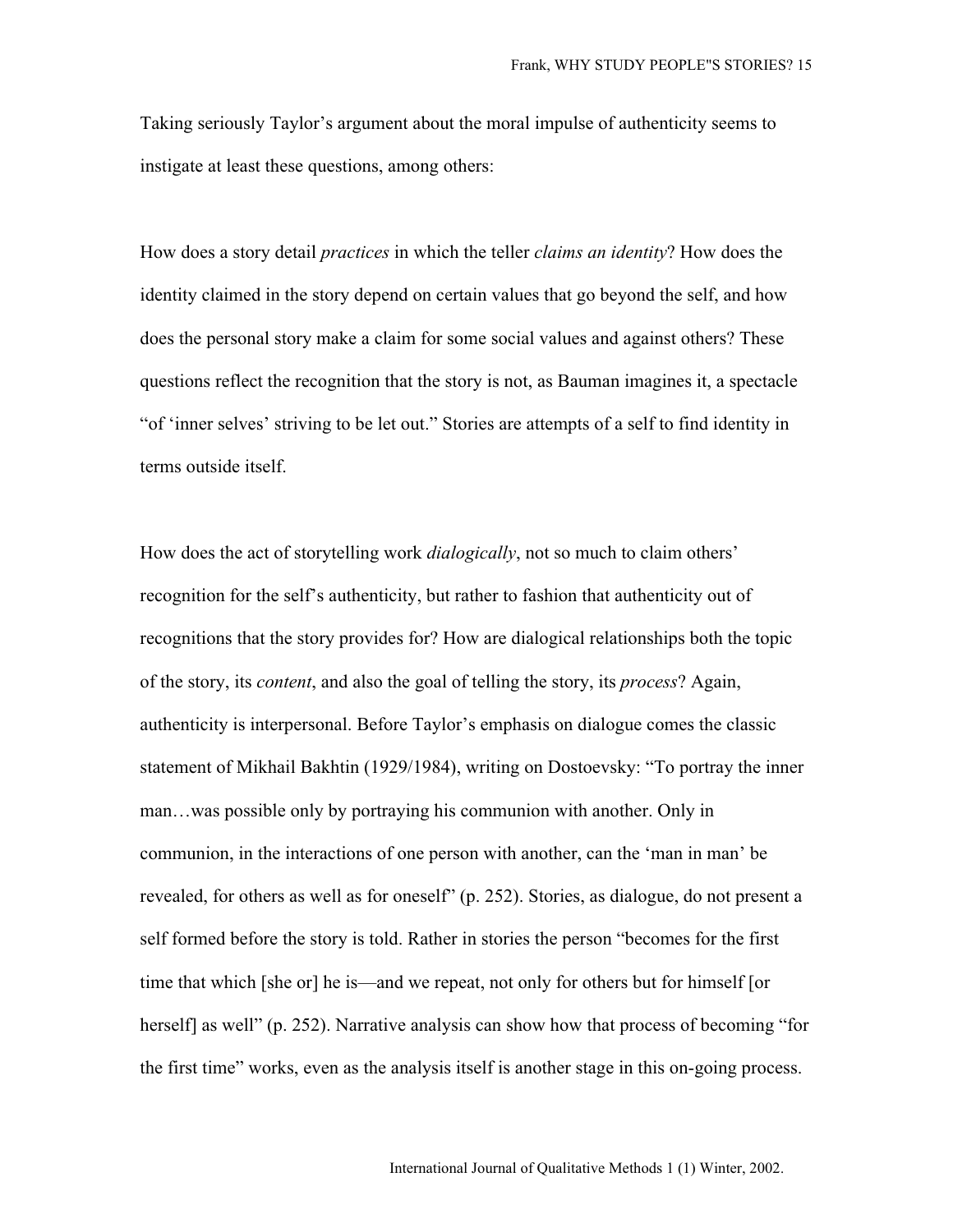How do stories address disenchantment? How do groups of stories build communities in response to shared disenchantments? These questions reflect the persistence of the moral impulse in people's lives. People do seek what is better and they form communities based on agreements about what is better. These communities are reaffirmed in shared stories that display those values, even as new stories question old values and propose revisions to what is considered better. Values in this sense reflect not only individual preferences but communal narratives.

Finally, I want to make explicit that my whole argument has implicitly been about the ethics of research into stories, or as I prefer to say, the moral auspices of such research. Qualitative methodologists agree that the ethical issue is not simply attaining the respondent's consent to have his or her story recorded and analyzed. There has been less discussion about what constitutes *respect* for stories in narrative analysis. Narrative analysis entails extensive ethical obligations. The researcher who solicits people's stories does not simply collect data but assents to enter into a relationship with the respondent and become part of that person's on-going struggle ("la lotta continua") toward a moral life. As I suggested earlier, that struggle is about narratability and legibility.

This relationship does not require that researcher accept the morality of the story as it is told—quite the contrary. If the dialogical recognition of the story is worth valuing, that recognition must, on occasion, be withheld. The moral impulse of telling any story includes taking the risk that the listener, who may be a researcher, may not offer the recognition that the teller seeks. But there are levels of recognition, and it is possible to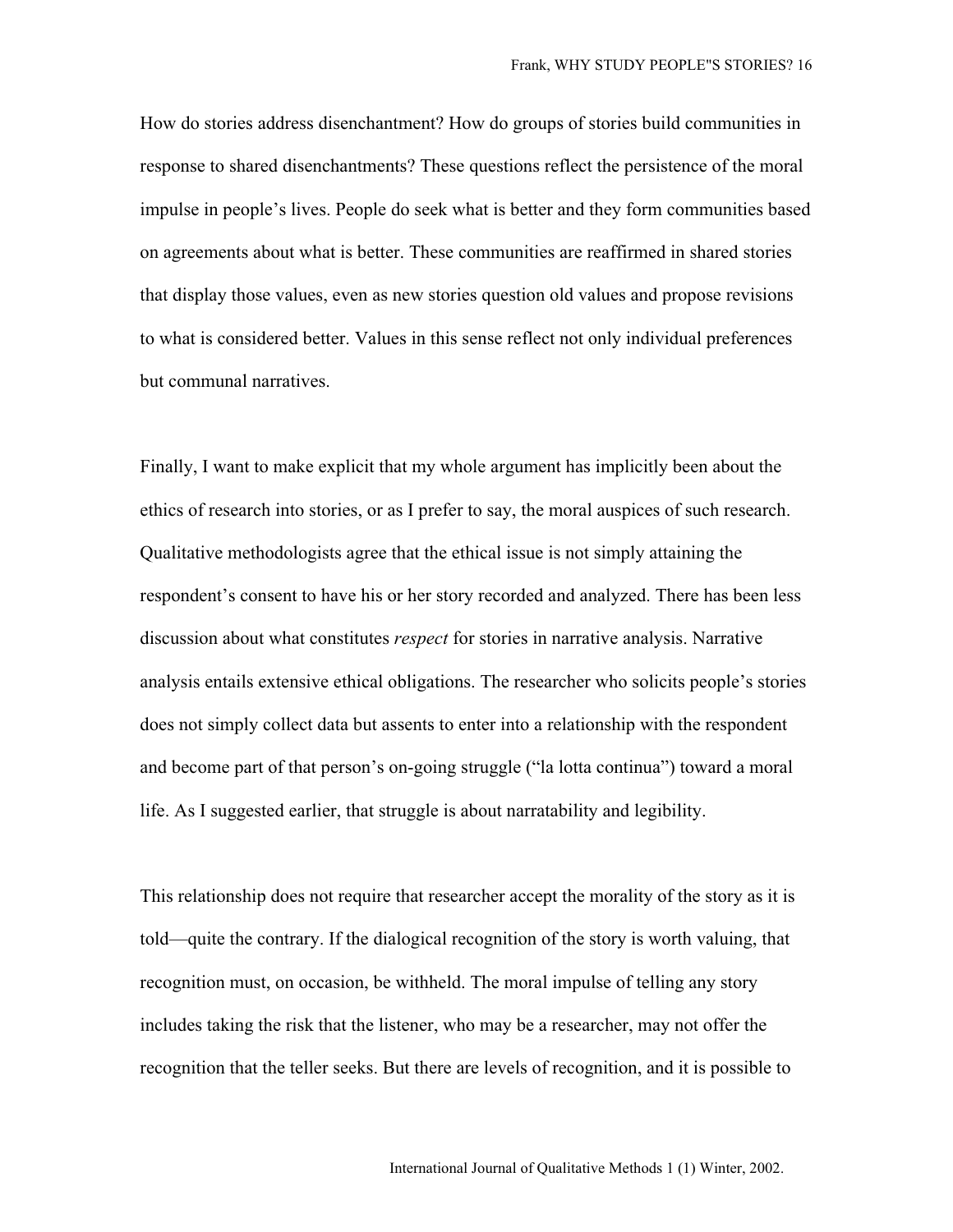recognize the storyteller's moral impulse to make life narratable, even while rejecting the specific morality of the content. And then the listener's rejection may, in turn, be accepted or rejected by the original storyteller in the generation of a new story, as the struggle continues.

Narrative analysis, on this account, goes far beyond the production of knowledge from and about people's stories. The process of narrative research—research as participating in storytelling—has the potential to model how members of society can most usefully recognize each other's stories. Rather than bemoan the low condition of storytelling in the "interview society," researchers can lead the process of storytelling toward something better. People are not going to stop telling stories; moral life, for better and worse, takes place in storytelling. Narrative analysis can be a significant model for a society that will continue to work out its moral dilemmas in story form.

I conclude with the big Weberian issue with which I began (and with which Taylor begins). If stories are told to provide provisional moments of reenchantment, how is that reenchantment to be cared for, as someone starting a fire on a cold night cares for a faintly glowing ember or spark? Our task in disenchanted times is to hear and to amplify those sparks of moral impulse in stories that are too often debased and travestied in their expression (using Taylor's phrase for a third time). Narrative analyses that offer readers ways to hear in the story what Taylor calls "a standard of what we ought to desire" is, I believe, being far more critical—in the sense of constructively evaluative—than any of the knockers of such stories.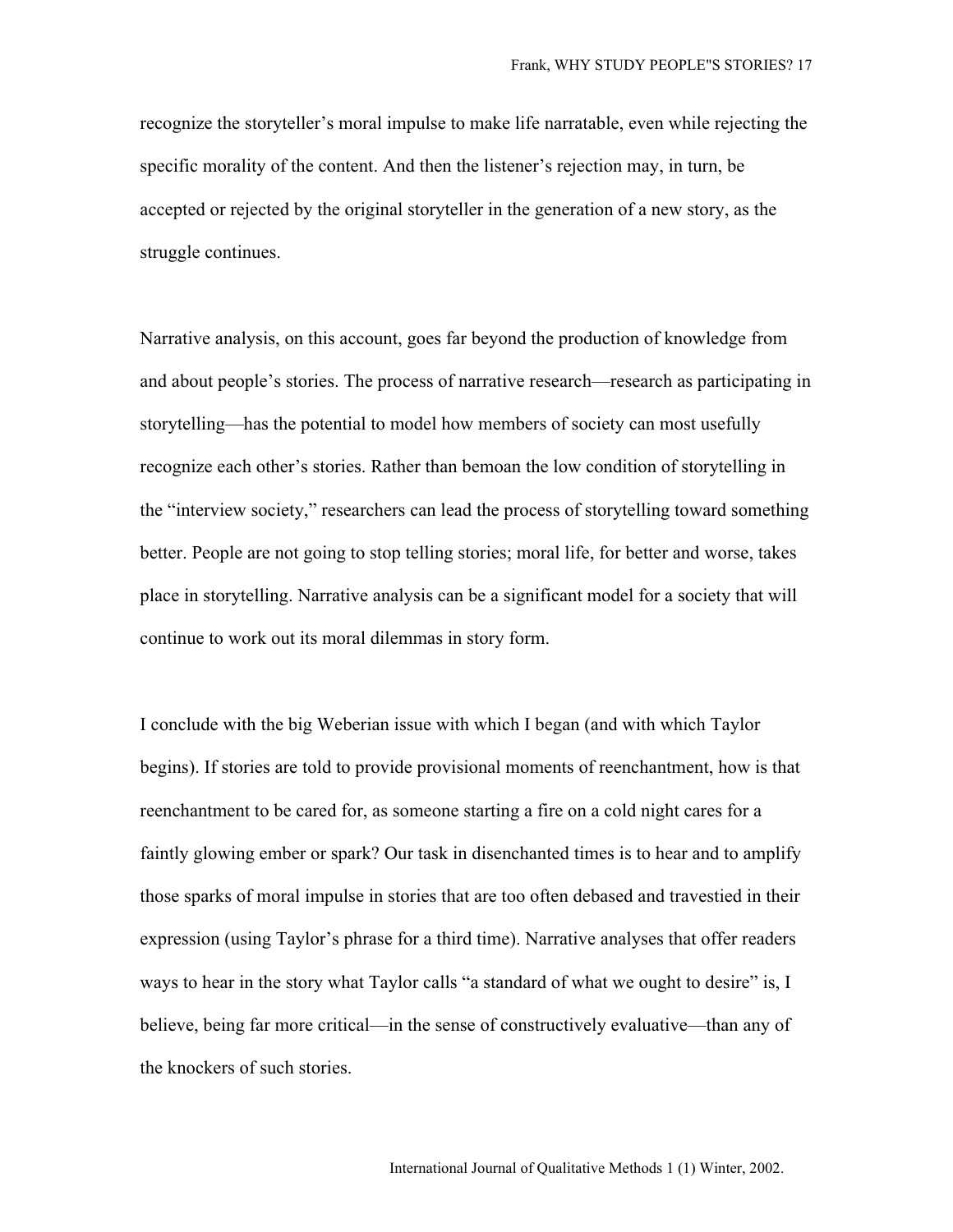Hearing authenticity in its contemporary idiom has never been easy. To return again to Weber, let me note that one of his great intellectual and emotional struggles was with Freudianism, which he first opposed and then made some peace with; how far that peace might have extended is one of the questions left forever open by his untimely death. Freud's ideas were Weber's contemporary idiom of the search for authenticity. Searching for the moral impulse in our own contemporary idioms of authenticity requires imagination and a democratic faith. Hearing the moral impulse in others' stories enables us to become part of their struggle to reenchant a disenchanted world. Failing to hear this impulse we seem doomed to a pessimism that can only lament what is not. Such pessimism, I believe, articulates all too well with neo-liberalism, which as political economic practice first deforms the personal and then holds up this deformed version of personal life to attest to its core belief that people are only consumers. By affirming the authenticity of the personal, narrative analysis can initiate a significant political intervention.

#### **Notes**

1. See also Atkinson, 1997 and my response, Frank, 2000a.

2. For those not familiar with the term, the core beliefs of neo-liberalism are the superiority of the market over the polity in setting priorities for society, the imperative to globalize markets, and the complementary devaluation of the state as an instrument of social change. Public services are held to be inherently less efficient than the private sector, and any state regulation is viewed with suspicion as unwarranted restraint on trade. The citizen becomes the taxpayer, and in the payment of taxes what counts is the expectation of services in return for investment, not contribution to the common good.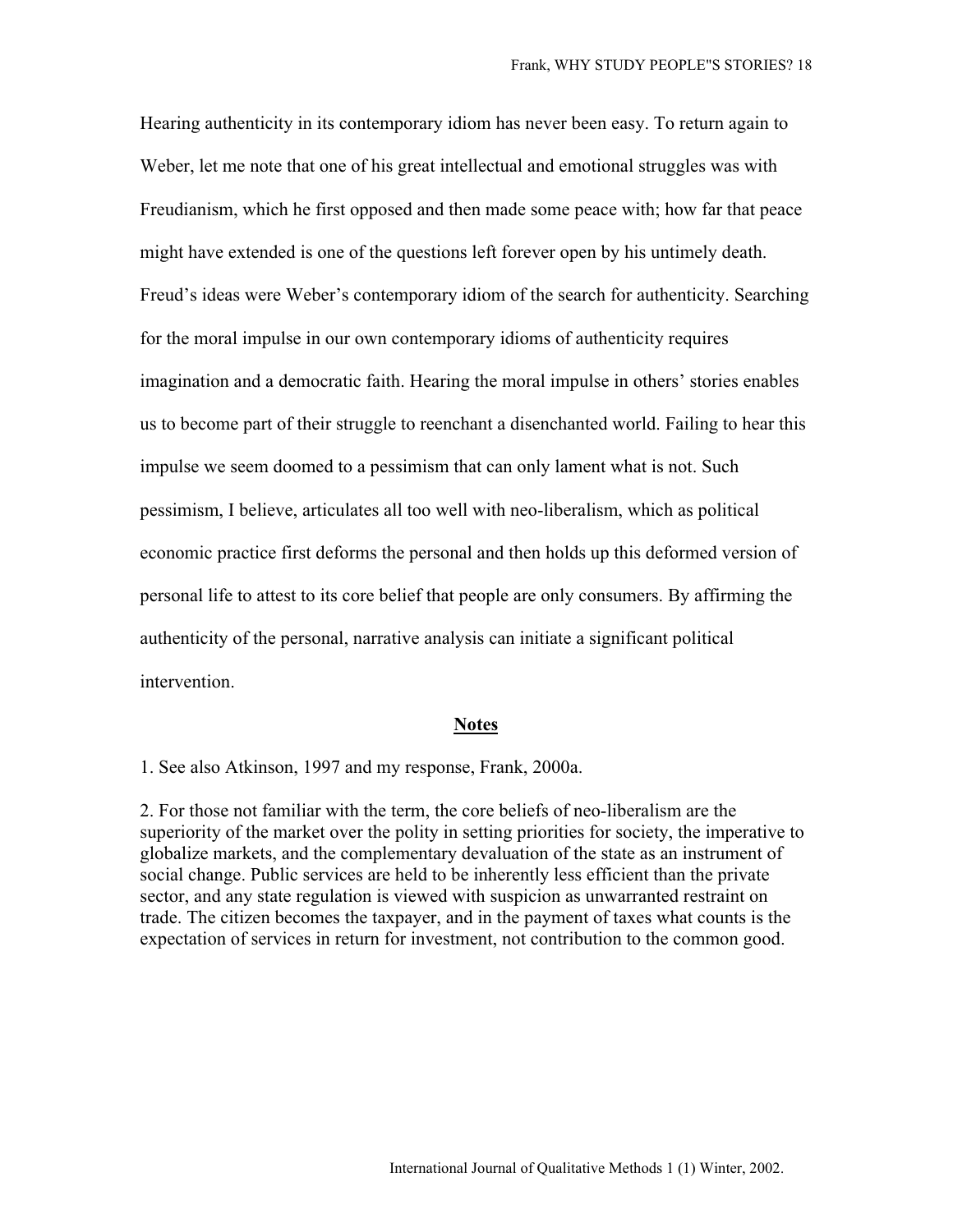#### **References**

- Atkinson, P. (1977). Narrative turn or blind alley? *Qualitative Health Research, 7*, 325- 344.
- Bakhtin, M. (1984). *Problems of Dostoevsky's poetics* (C. Emerson, Ed. and Trans.). Minneapolis, MN: University of Minnesota Press. (Original work published 1929, revised 1963).
- Bérubé, M. (1996). *Life as we know it: A father, a family, and an exceptional Child*. New York: Pantheon.
- Bauman, Z. (2000). *Liquid modernity*. London: Polity Press.
- Bourdieu, P. (1998a). *Acts of resistance: Against the tyranny of the market*. New York: The New Press.
- Bourdieu, P. (1998b). *Practical reason*. Stanford, CT: Stanford University Press.
- Frank, A. W. (2000a). The standpoint of storyteller. *Qualitative Health Research, 10*, 354-265.
- Frank, A. W. (2000b). All the things which do not fit: Baudrillard and medical consumerism. *Families, Systems & Health, 18*, 205-216.
- Frank, A. W. (2000c). Illness and the interactionist vocation. *Symbolic Interaction, 23,* 321-332.
- Frank, A. W. (forthcoming). What's wrong with medical consumerism? In S. Henderson & A. Petersen (Eds.), *Consuming health: The commodification of health care*. London: Routledge.
- Nelson, H. L. (2001). *Damaged identities, narrative repair*. Ithaca, NY: Cornell University Press.
- Palazzoli, M. S., Boscolo, L., Cecchin, G. & Prata, G. (1978). *Paradox and counterparadox: A new model of the family in schizophrenic transaction*. New York: Jason Aronson.
- Taylor, C. (1991). *The malaise of modernity*. Concord, Canada: Anansi.
- Weber, M. (1958). *From Max Weber*. (H. Gerth & C. W. Mills, Eds.). New York: Oxford University Press.